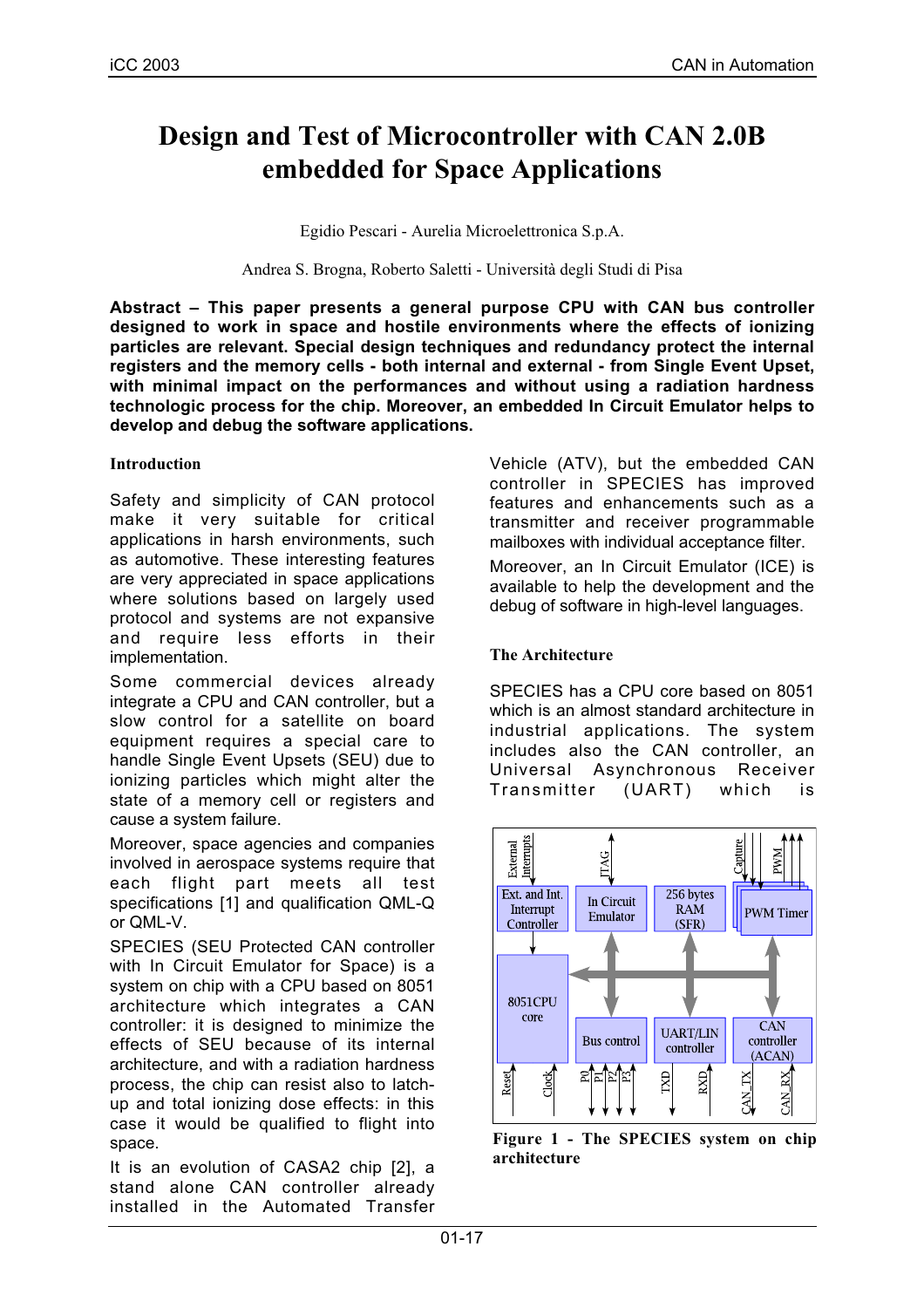programmable/configurable as Local Interconnect Network (LIN) controller, 3 Timers and an In Circuit Emulator (ICE) to develop and debug software based applications. Figure 1 shows the block diagram with interconnections of the SPECIES.

All the periphericals can signal special condition with an interrupt flag. The Interrupt Control Unit handles the interrupt sources (including the external ones) and assigns them a priority: a programmable register allows to mask the flags so that the service routines can optimize the latency at system level.

The timers work as PWMs (Pulse Width Modulator) or as counters; in the first case they generate a periodic square waveform with programmable period and duty cycle, in the second case the free running counter can be compared to a predefined value (compare mode) or latched by external event (capture mode).

The programmable UART and LIN controller can transmit and receive using UART LIN protocol in full duplex mode and, as a LIN controller, it can be a master or a slave. Internal clock or external source provides the timing.

The LIN is a serial communication protocol which efficiently supports the control of mechatronic nodes in a distributed automotive applications.

# **The CAN controller**

This module implements a fully compliant CAN 2.0B protocol including acceptance filtering function and some additional features:

- programmable data rates;
- power down in sleep mode;
- up to 16 transmit and receive mailbox;
- up to 16 individual acceptance filtering;
- interrupt event sources for:
	- **telegram sent successfully;**
	- telegram received successfully;
	- **•** receive buffer overflow;
	- **•** bus off condition;
	- **•** error passive condition;

The embedded CAN controller (ACAN) performs all serial communication



**Figure 2 - The CAN Controller (ACAN) and its interface to the CPU**

according to the CAN protocol which uses multi-master bus configuration to transfer data packets between nodes on network.

Figure 2 shows the internal structure of the ACAN block which is the properly CAN controller and the interface parts to integrate and extend its functionality.

The CAN controller supports both standard and extended messages frame format as described in 2.0B specifications with 29 bit identifier and it can filter also a 29 bit receiving message.

Additionally there are 16 configurable mailboxes in transmitting or receiving state, mapped on two 128x8 internal dual port synchronous RAMs.

The filter function applies to each mailbox which consists of a register to store the 29 bit identifier, the data to be transmitted or received and two programmable registers to store the status: if a mailbox is in the receive state, the identifier allows to filter the incoming message with a global mask (stored in four 8-bytes registers) that implements a "*don't care*" condition.

The incoming message is accepted and stored in the mailbox only if its identifier matches the programmed identifier but if it matches more than one identifier, the message will be stored in the lowest numbered mailbox programmed in receive state.

An embedded Built In Self Test (BIST) circuit checks the functionality and the status of the internal RAM.

According to the CAN 2.0B specifications, the Error Counter block manages errors, and the CRC Calc block calculates the Cyclical Redundancy Check (CRC) to append to the transmitting data or check the incoming data to detect errors.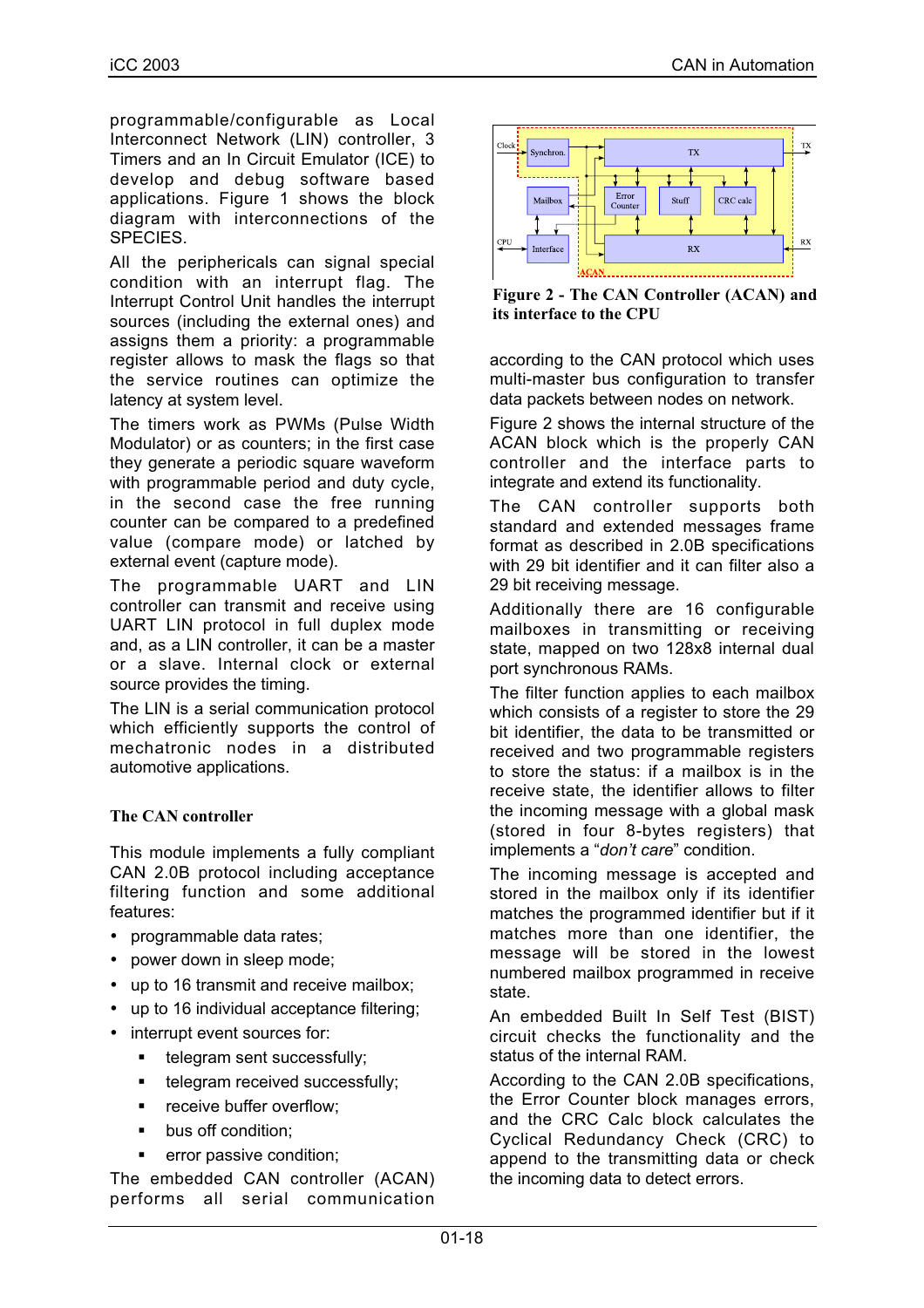### **CAN 2.0B bit timing function**

The CAN protocol allows the user to program the bit rate and the sample point of the bit because of the relationship among bit timing parameters, the physical bus propagation delays and the oscillator tolerances throughout the system [3].

SPECIES has a full control to optimize the bit timing for given physical system attributes and network parameters.

Figure 3 shows a typical bit timing situation. The CAN bit timing is a sequence of non-overlapping segments which are made of integer units called Time Quanta. The period of the system clock Tscl defines the Time Quantum length. A programmable Baud Rate Prescaler (BRP) can set up the Tscl period to 1, 2, 4 or 8 times the system clock period.

The Synchronization Segment (Sync) is that part of the bit time where edges of the CAN bus level are expected to occur.

The Phase Segment #1 and Phase Segment #2 surround the Sample Point. The Resynchronization Jump Width (RSJ) defines how far a resynchronization may move the Sample Point inside the limits



**Figure 3 - Bit timing function as implemented in SPECIES. An edge is synchronous if it occurs inside of Sync Segment as in (b), otherwise the distance between edge and the end of Sync Segment is the edge phase error, measured in time quanta. In (a) the edge occurs after Sync Segment and the phase error is negative. In (c) it occurs before Sync Segment and it is positive.**

defined by the Phase Buffer Segments to compensate for edge phase errors.

The Phase Segment #1 and Phase Segment #2 and Resynchronization Jump are used to compensate the oscillator tolerance. Each Phase Segment may be lengthened or shortened by synchronization block.

Synchronizations occur on edges from recessive to dominant, their purpose is to control the distance between edges and Sample Points.

Edges are detected by sampling the actual bus level in each time quantum and comparing it with the bus level at the previous Sample Point. A synchronization may be done only if a recessive bit was sampled at the previous Sample Point and if the actual time quantum bus level is dominant.

An edge is synchronous if it occurs inside of Sync Segment, otherwise the distance between edge and the end of Sync Segment is the edge phase error, measured in time quanta. If the edge occurs after Sync Segment, the phase error is negative (Figure 3 (a)), else it is positive (Figure 3 (c)).

Phase Segment #1 is programmable from 2 to 16 Tscl and Phase Segment #2 is programmable from 1 to 8 Tscl

Re-Synchronisation Jump (RSJ) width is used to compensate phase shifts between oscillator frequency of different CAN nodes on network. This value is programmable from 1 to 4 Tscl

The Bit rate of message on bus is calculated as:

 $Fclock$ <br> *BRP* (*PH SEG*#1+ *PH SEG*#2+1) *bit rate* =

# **Transmission of messages**

Before sending a message, the ACAN module is initialised with proper values for registers to control interrupt generator configuration, data rate, bit timing configuration, message length and mailbox configuration; then to transmit a message on the bus, the user must program the configuration registers of CAN controller. After this, the CPU sets the bit to update the status of the message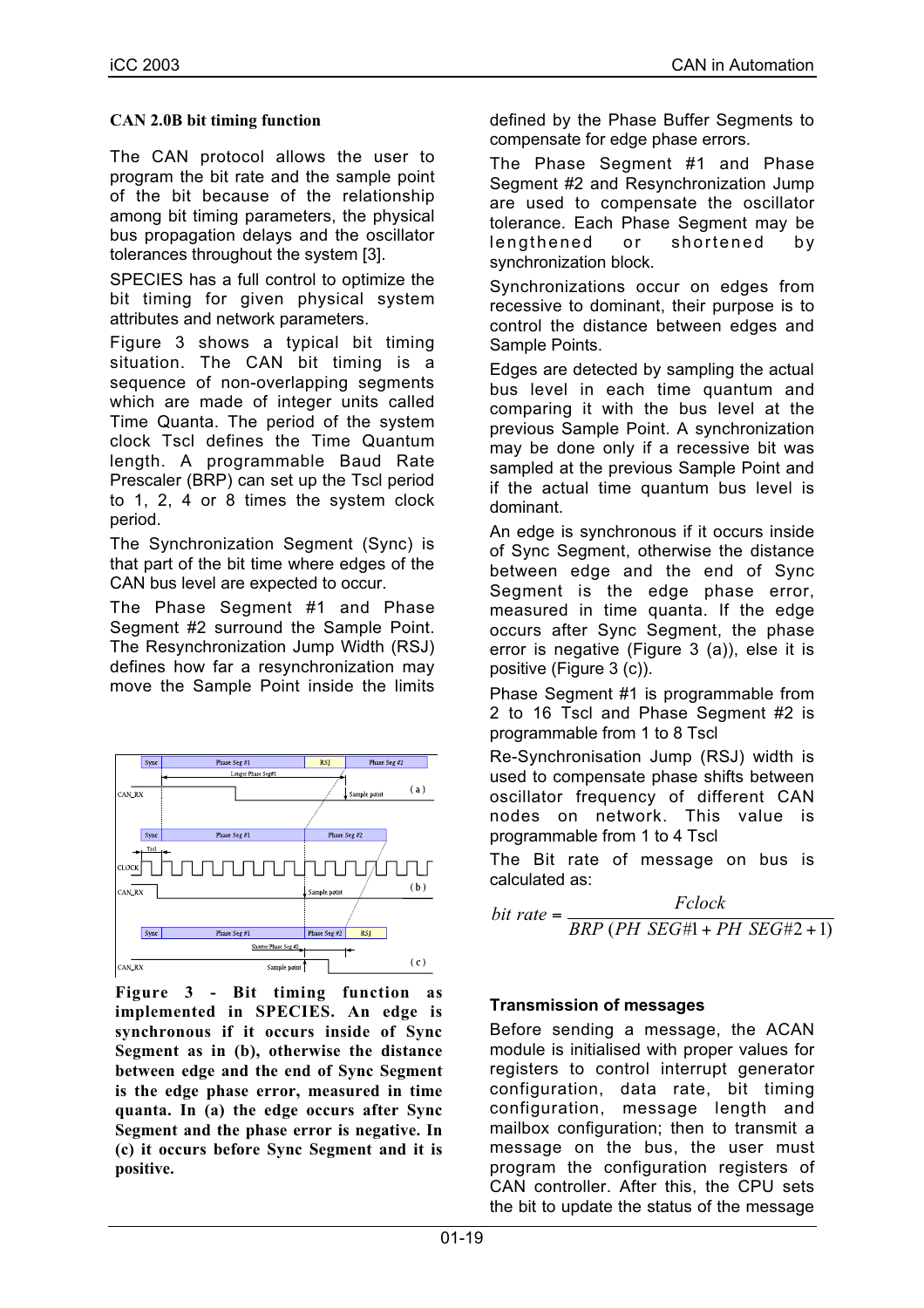buffer and the bit to start transmission. At this point, the message buffer is sent to bus line. The ACAN begins the transmission from data stored in the lowest numbered mailbox that is programmed in transmission mode. ACAN sends as many message as are the number of mailbox programmed in transmission, starting from the lowest and ending to mailbox number 16.

The status register of ACAN module which contains error condition, bus-off condition, transmission active or transmission OK information is always readable by CPU.

### **Incoming message**

The incoming message passes through the global mask and it is checked with the identifier of the first mailbox in receive state. If the message is accepted, the data will be stored in the first mailbox and the status of receiver mailbox will be updated with the information of received message: length of message, extended or standard frame message, reception OK or overrun condition. The incoming message is stored in the mailbox at the end of END of FRAME field (7 recessive bits).

If the incoming message is a remote frame request from another CAN node, the incoming remote request will not be stored in the mailboxes.

# **Trigger match function**

Trigger match function is a feature implemented to generate HATRIG signal (a pulse for 13 clock cycle) if the identifier of incoming message matches a userprogrammed identifier value. This function is not related to filtering of message and interrupt generation. The HATRIG signal, together with CAN node regularly generating the appropriate frame, could be used to force the bus switching in a system with two physical bus used as nominal and redundant. This feature is very interesting in applications where redundancy system are required.

#### **The In Circuit Emulator**

This block is in charge of the program upload/downloading and hardware support for the C/ASSEMBLY program debugging

because it accesses to the 8051 Special Function Registers (SFR) and the external program/data memory [4].

It communicates with the host environment using a JTAG interface which internally serializes and de-serializes operations on the JTAG stream. It contains the Test Access Port (TAP) controller and a simple interface used to read and write data. The internal state of this block depends only from external JTAG signals because it is asynchronously respect to the 8051 clock.

The ICE controller synchronizes the signals from the JTAG TAP with the CPU core and the BIST logic block.

The program flow control and program code swapping are also implemented in this module. It stretches the system clock and injects data and address on the bus between the 8051 micro and the SFR block. Moreover, it is also possible to inspect the SFR.

More in detail the interaction with the 8051 environment happens in 3 distinct operating modes:

**Single Cycle** : which means a step by step tracing analysis. The 8051 executes a single instruction and it is immediately stopped when it starts to fetch the new one.

**Single Cycle with Enforced Code**: The 8051 is forced to execute a specific instruction code supplied via JTAG. The combined execution of the MOVX code with the direct access to the SFR registers makes possible the uploading/ downloading of the external memory with program and data.

**Break point:** It is possible to insert up to 4 hardware breakpoints in a program during debugging phases. The break of the program execution in a specific point is achieved loading the corresponding instruction pointer in the ICE, so that no re-compilation and no re-loading of the program is required during debugging.

# **Radiation effects in space environment**

In the space, ionizing radiations have an adverse effects on electrical systems. Usually, a Single Event Upset (SEU) occurs when a single particle (i.e. a heavy ion or proton) deposits enough charge at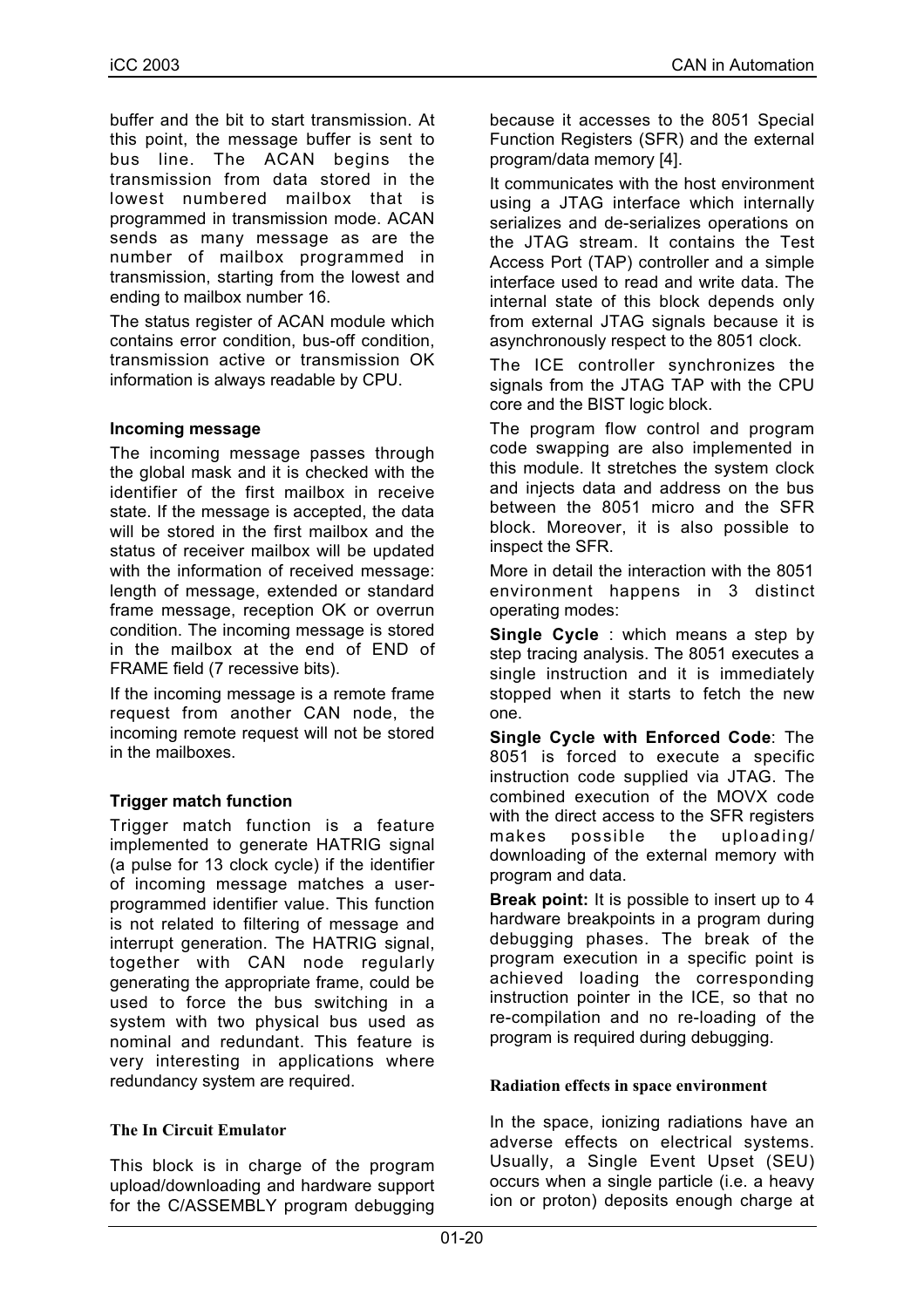sensitive node in a microcircuit to cause that circuit to change state. In general, these effects are temporary and appears as "soft failures" such as anomalous bit flips or spurious commands. In extreme cases, latch up can occur and result in the destructive failure of the part when no special countermeasures are taken.

SPECIES system has two possibilities to prevent SEU failure: the first one is to use a radiation hardness technology which can limit the effects because of the process foundry and the second is to use special architectural design to protect registers and cell memories.

A standard SEU protection based on Triple Modular Redundancy (TMR) is implemented for internal registers.

The memory cells use an Error Detection And Correction (EDAC) strategy which is based on Hamming Coding so a Single Error Correction (SEC) and a Double Error Detection (DED) is performed.

Figure 4 shows the SPECIES address space from  $00000_H$  to  $3$ FFFF<sub>H</sub> in four fixed blocks of 64 kByte for data memory. The program memory has 64 kByte and it can lie in one of four blocks.

The system contains a Built In Self Test (BIST) circuit connected to the internal memories and to the external memory too. Test procedures are common used for RAMs because they give a complete information about memory status which can be used to diagnose faults or to recover data from errors.

The external memory test is performed o*ff line*, that means that no program is running because the system is in a special test mode and the memory contain can be destroyed. An appropriate choice to run the BIST is at system startup.

The BIST subsystem implements the "Nair Abraham Thatte test" that with a medium complexity (30 *n*, where "*n*" is the number of cells) which detects a large set of possible faults: Single Stuck-At Faults (SAF), Address Faults (AF), Coupling Faults (CF) both between different cells and between different bits of the same cell.

An additional step of the algorithm allows to detect all the coupling faults between bits of the same cell. It is not in the original formulation. The step consists in writing special patterns "01…01…01…01…", "0011…0011…", "00001111…" and than checks the cell. The same operation is repeated with the inverted patterns.

When a fault occurs in a cell memory, it is possible to have information about a single or a double fault. In the first case the test continues because a special redundancy encoding based on Hamming Code in the stored data can correct a single error in the pattern and detect multiple errors in fact in the second case the test stops immediately.

The test result is available in a special status register: for each block we can obtain the following values:

00: test passed, the memory block is ok;

01: there are cells with single fault;

- 10: there are cells with multiple faults;
- 11: test found cells with single error and then cells with multiple errors.

The software application can decide if it is safe to use the memory in case of single error and to abort in case of multiple faults.

The interesting idea is to run BIST test before loading the code into the memory. The ICE block puts SPECIES in test mode to run the Nair Abraham Thatte test, then according to the test results the software can be relocated in one of the good memory banks. In this way the user, knowing the situation of the memory can decide which is the best part of memory were load the code, and eventually decide not to use certain sub-blocks where tests failed. Of course, a test can be repeated, but the system will be placed in test mode



**Figure 4 - The Address Space with Memory Map and the movable block for Program Memory**